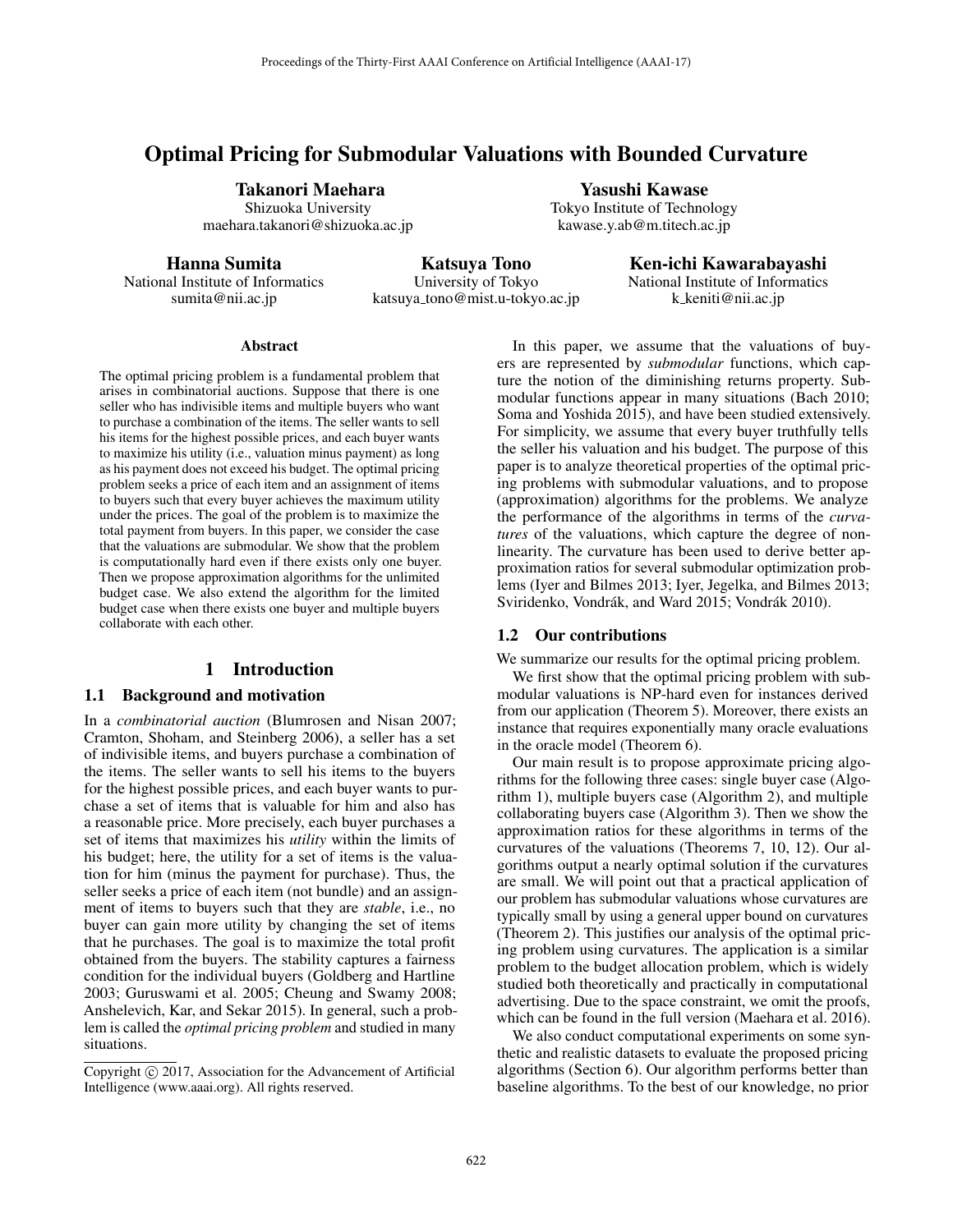work proposed a suitable algorithm for the optimal pricing problem with submodular valuations.

# 1.3 Related Work

The optimal pricing problem is also referred to as the *profit maximizing pricing problem*. There are many works for the case when valuations of buyers are *unit-demand* or *singleminded* (Aggarwal et al. 2004; Goldberg and Hartline 2003; Goldberg, Hartline, and Wright 2001; Guruswami et al. 2005; Cheung and Swamy 2008; Anshelevich, Kar, and Sekar 2015). A valuation f is called unit-demand if  $f(X) = \max_{x \in X} f(x)$  for any X with  $|X| \ge 2$ , and called single- $\max_{x \in X} f(x)$  for any X with  $|X| \ge 2$ , and called single-<br>minded if for some  $S^*$  it holds that  $f(X) = f(S^*) > 0$  for minded if for some  $S^*$ , it holds that  $\overline{f}(X) = f(S^*) > 0$  for any  $X \supset S^*$  and  $f(X) = 0$  otherwise. Any unit-demand any  $X \supseteq S^*$  and  $f(X)=0$  otherwise. Any unit-demand valuation is submodular, while single-minded valuations are not necessarily submodular. Guruswami et al. (2005) proved the APX-hardness of the optimal pricing problem where the valuations are all unit-demand or all single-minded. Thus, the general optimal pricing problem is computationally intractable. They also provided logarithmic approximation algorithms under the assumption that the valuations are all unit-demand or all single-minded. Since these algorithms fully rely on the assumption, they do not extend to our case.

We remark that the optimal pricing problem is different from the problem of finding a Walrasian equilibrium. A pair of a pricing and an assignment is called a *Walrasian equilibrium* (or *competitive equilibrium*) if it is stable and all positive-price items are allocated to some buyer (Blumrosen and Nisan 2007). In our model, the seller can decide a subset of items that are not allocated. This difference may improve the seller's profit. We give such an example in Remark 8.

The *winner determination problem* is also similar to the optimal pricing problem. This is the problem of finding an allocation of items to buyers that maximizes the sum of buyers' valuations in combinatorial auctions. Rothkopf et al. (1998) proved the NP-hardness of the winner determination problem. Sandholm (2002) provided an inapproximability result on the problem and some approximation algorithms for special cases. For more details of this problem, see, e.g., (Blumrosen and Nisan 2007; Cramton, Shoham, and Steinberg 2006). The winner determination problem maximizes the total valuation of buyers whereas our problem maximizes the profit of the seller. In general, these problems have different optimal solutions (see Remark 8 for an example). So our problem setting is different from the winner determination problem.

## 2 Preliminaries

In this section, we review submodular functions and the optimal pricing problem, and describe our motivation to study the optimal pricing problem.

# 2.1 Submodular function and curvature

Let V be a finite set. A function  $f: 2^V \to \mathbb{R}$  is *submodular* if it satisfies

$$
f(X) + f(Y) \ge f(X \cap Y) + f(X \cup Y) \tag{1}
$$

for all  $X, Y \subseteq V$  (Fujishige 2005). This condition is equivalent to the *diminishing returns property*:  $f(X) - f(X \setminus x) \ge$ 

 $f(Y) - f(Y \setminus x)$  for all  $X \subseteq Y \subseteq V$ ; here we denote " $X \setminus \{x\}$ " by " $X \setminus x$ " for notational simplicity. We say that f is *monotone nondecreasing* if  $f(X) \le f(Y)$  for all  $X \subseteq Y$ . In this paper, we assume that  $f(\emptyset)=0$ .

The diminishing returns property is a fundamental principle of economics (Samuelson and Nordhaus 2004). Thus, submodular functions are often used to model user utilities and preferences. They also appear in combinatorial optimization (Fisher, Nemhauser, and Wolsey 1978; Fujishige 2005), social network analysis (Kempe, Kleinberg, and Tardos 2015), and machine learning (Bach 2010; Pan et al. 2014; Soma and Yoshida 2015).

For a monotone nondecreasing function  $f: 2^V \to \mathbb{R}$  and an integer  $s \in \{0, \ldots, |V|\}$ , the *curvature*  $\kappa(s)$  is defined by the largest nonnegative number that satisfies

$$
(1 - \kappa(s))f(x) \le f(X) - f(X \setminus x) \tag{2}
$$

for all  $|X| = s$  and  $x \in X$  (Conforti and Cornuéjols 1984).<sup>1</sup> If f is submodular, then its curvature  $\kappa(s)$  is a monotone nondecreasing sequence by the diminishing returns property.

We remark that computing  $\kappa(s)$  is difficult since it requires exponentially many function evaluations; therefore, we cannot use explicitly the value in an algorithm.

## 2.2 Optimal pricing problem

Here we define the optimal pricing problem. Suppose that a seller wants to sell indivisible items V to buyers  $N =$  $\{1,\ldots,n\}$  simultaneously. Each buyer  $i \in N$  has a budget  $B_i$  and a valuation function  $f_i : 2^V \to \mathbb{R}$ , where  $f_i$  is a monotone nondecreasing submodular function. We denote by  $\kappa_i$  the curvature of  $f_i$  for  $i \in N$ . In this problem, we find a price vector  $p \in \mathbb{R}^{V'}$  and an assignment  $(X_1, \ldots, X_n)$  which is a subdivision of V. For a price vector *n* and an item set is a subdivision of  $V$ . For a price vector  $p$  and an item set  $X \subseteq V$ , let  $p(X) = \sum_{x \in X} p(x)$ . Buyers are assumed to have quasi-linear utility i.e. the utility of  $i \in N$  is given by have quasi-linear utility, i.e., the utility of  $i \in N$  is given by  $f_i(X_i) - p(X_i)$ .

The seller wants to maximize the total profit  $p(X_1) + \cdots + p(X_n)$  $p(X_n)$ . On the other hand, each buyer also wants to maximize his utility, as long as his payment to the seller does not exceed his budget. Therefore, the assignment must satisfy some "agreement" condition. We say that a price vector  $p$ and assignment  $(X_1, \ldots, X_n)$  pair is *stable* if it satisfies

$$
f_i(X_i) - p(X_i) \ge f_i(X) - p(X)
$$
 (3)

for any  $i \in N$  and all  $X \subseteq V$ . The stability condition means that each buyer  $i$  has no incentive to change his allocation  $X_i$  under the pricing p. For a price vector p, we define the *demand set* of buyer i as a family of sets X satisfying (3), denoted by

$$
D_i(p) = \operatorname{argmax} \{ f_i(X) - p(X) \mid X \subseteq V, \ p(X) \le B_i \}.
$$
\n(4)

The stability condition is necessary to avoid a grudge or an antipathy of buyers even when each buyer  $i$  knows his own allocated items  $X_i$  and every price of the items  $V$ .

<sup>1</sup>Originally, Conforti and Cornuéjols (1984) introduced total *curvature* and *greedy curvature* for monotone nondecreasing submodular functions.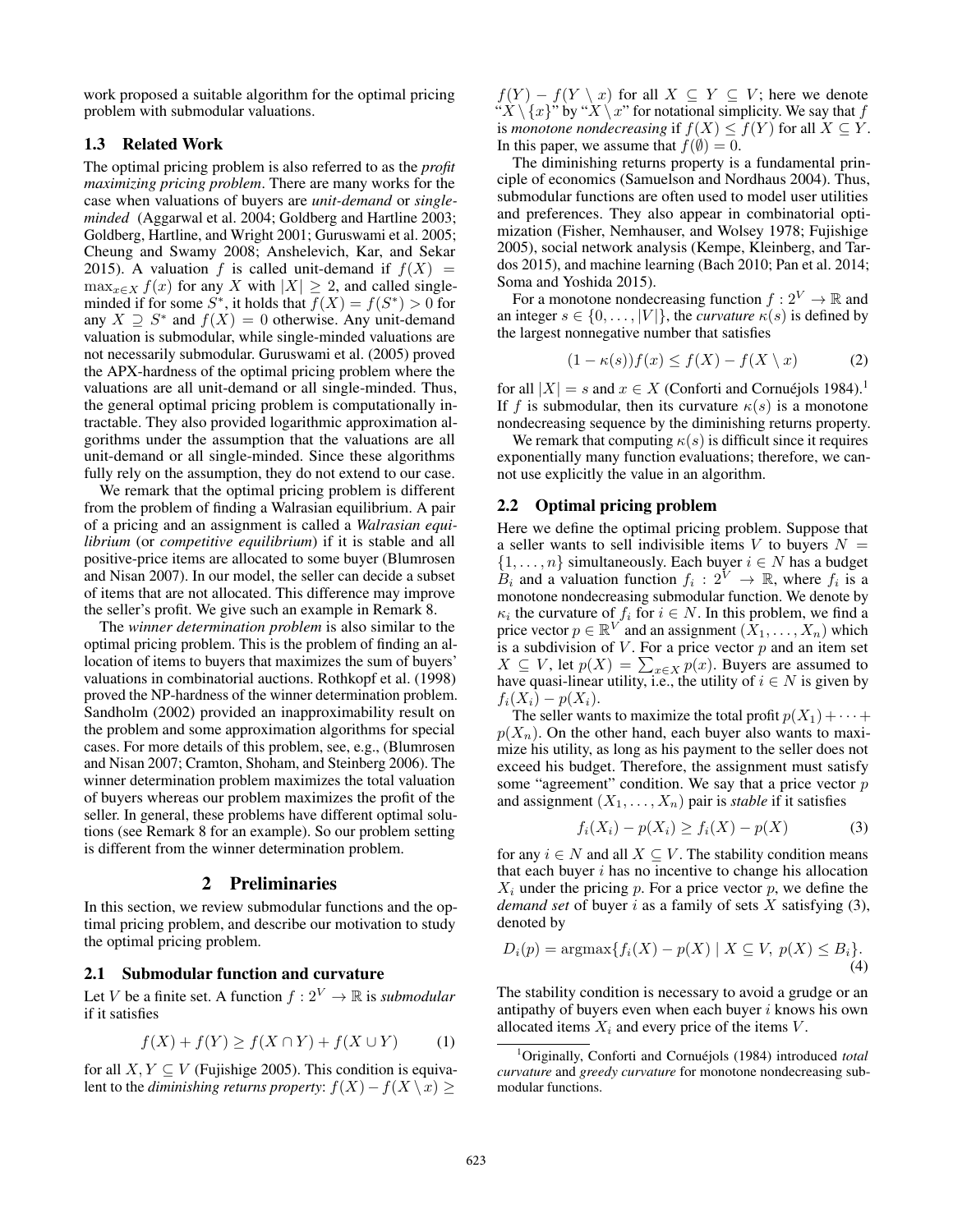The *optimal pricing problem* seeks a price vector  $p \in \mathbb{R}^V$ and an assignment  $(X_1, \ldots, X_n)$  that maximizes the total profit  $p(X_1) + \cdots + p(X_n)$  under the stability condition. It is formulated as

maximize 
$$
\sum_{i \in N} p(X_i)
$$
  
\nsubject to  $X_i \in D_i(p) \ (i \in N),$   
\n $X_i \cap X_j = \emptyset \ (i \neq j).$  (5)

We propose algorithms for the problem (5) where all buyers have unlimited budgets, i.e.,  $B_i = +\infty$  for all  $i \in N$ . We extend our results to the limited budget case (see (Maehara et al. 2016)).

#### 2.3 Application

We present an application that motivates us to study the optimal pricing problem with submodular valuations. We will claim that the curvatures of valuations are small in practice.

Consider that the publisher (= seller) has a set  $V$  of marketing channels, and that there is a set  $N$  of advertisers (= buyers) that have budgets  $B_i$  ( $i \in N$ ). Each advertiser  $i \in N$ purchases a subset  $X$  of channels for advertising under the budget constraint, i.e.,  $p(X) \leq B_i$ . The valuation  $f_i(X)$  of  $X \subseteq V$  for advertiser i is the expected value of the total revenue from loyal customers influenced by marketing channels in X. Let  $p \in \mathbb{R}^V$  be the price vector, i.e.,  $p(v)$  is the price to publish an advertisement through marketing channel  $v$ . Each advertiser i wants to buy  $X_i$  that maximizes the total revenue minus the cost, i.e.,  $f_i(X_i) - p(X_i)$ , under the budget constraint  $p(X_i) \leq B_i$ . In the following, we explicitly formulate the valuation function  $f_i$  of each advertiser *i*.

We adopt the bipartite influence model of advertising proposed by Alon et al. (Alon, Gamzu, and Tennenholtz 2012). Let  $W$  be set of customers. We consider a bipartite graph  $G = (V \cup W, E)$ . Each edge  $(v, w) \in E$  indicates that marketing channel v affects customer w. Each edge  $(v, w)$  is assigned probabilities  $q_i(v, w)$  ( $i \in N$ ), called *activation probability*. If advertiser *i* puts an advertisement on marketing channel  $v$ , then customer  $w$  will become a loyal customer of buyer i with probability  $q_i(v, w)$ .

The probability  $Q_i(X, w)$  that customer w becomes a loyal customer when a advertiser  $i$  runs advertisements on  $X \subseteq V$  is given by  $Q_i(X, w) = 1 - \prod_{x \in X, (x, w) \in E} (1$  $q_i(x, w)$ ). Thus, the expected number of his loyal customers is  $\sum_{w \in W} Q_i(X, w)$ . Let  $\gamma_i$  be the expected revenue from one loval customer. The expected total revenue is given by one loyal customer. The expected total revenue is given by

$$
f_i(X) = \gamma_i \cdot \sum_{w \in W} Q_i(X, w).
$$
 (6)

Since  $Q_i(X, w)$  is a monotone nondecreasing submodular function in X,  $f_i(X)$  is also a monotone nondecreasing submodular function.

Here, we can observe that each curvature  $\kappa_i$  of  $f_i$  is small  $(i \in N)$ . This implies that our analysis based on the curvature is particularly effective for this application.

**Lemma 1.** For each  $i \in N$  and  $s \in \{1, \ldots, |V|\}, \kappa_i(s) \leq$  $\max_{|X|=s, x \in X, (x,w) \in E} Q(X \setminus x, w).$ 

**Theorem 2.** For each  $i \in N$  and  $s \in \{1, \ldots, |V|\}$ , if  $q_i(e) \leq q$  for any  $e \in E$ , then it holds that  $\kappa_i(s) \leq$ 

 $1 - (1 - q)^{\min\{s,d\}-1}$ , where d is the maximum degree of the right vertices W.

In practice, d is relatively small (e.g.,  $d \le 100$ ) since it is the number of incoming information channels of a customer. Moreover, q is very small (e.g.,  $q \leq 0.001$ ) since it is the probability of gaining a customer through a single advertisement.

## 3 Single buyer

In this section, we analyze the optimal pricing problem with a single buyer (i.e.,  $n = 1$ ). We prove the NP-hardness of the problem and present a nearly optimal approximate algorithm for the buyer with an unlimited budget.

Consider that there is only one buyer with an unlimited budget. For notational convenience, let  $f: 2^V \to \mathbb{R}$  be his valuation, which is a monotone nondecreasing submodular function. For a price vector p, we denote by  $D(p)$  the demand set for  $p$ . When we fix an assignment, we can easily obtain the maximum profit for the assignment.

**Lemma 3.** Let  $X$  be an assignment. An optimal price vector for (5) with fixed X is given by  $p(x) = f(X) - f(X \setminus x)$  if  $x \in X$ , and  $p(x) = +\infty$  otherwise.

From this lemma, we obtain the following characterization of optimal solutions to (5).

**Lemma 4.** Let  $X$  be an assignment. There exists a price vector p such that  $(p, X)$  is optimal to (5) if and only if X achieves

$$
\max_{X' \subseteq V} \sum_{x \in X'} (f(X') - f(X' \setminus x)).
$$
 (7)  
This implies that problem (5) is equivalent to (7). For any

 $X \subseteq V$ , we denote  $h(X) = \sum_{x \in X}^{s} (f(X) - f(X \setminus x))$ .<br>We show the NP-hardness of (5) by reducing the c

We show the NP-hardness of (5) by reducing the *onein-three positive 3-SAT problem*. Given a boolean formula in conjunctive normal form with three positive literals per clause, the one-in-three positive 3-SAT problem determines whether there exists a truth assignment to the variables so that each clause has exactly one true variable. This problem is known to be NP-complete (Schaefer 1978).

Theorem 5. Problem (5) is NP-hard even when the function f is of the form  $(6)$ .

Furthermore, we obtain the result below.

**Theorem 6.** If f is given by an oracle, problem  $(5)$  requires exponentially many oracle evaluations.

Since (5) is NP-hard, we propose an algorithm to find an approximate pricing. Once we determine an assignment, an optimal price vector for the assignment is easily obtained from Lemma 3. Thus, we only need to find an assignment  $X$ maximizing  $h(X)$ . However, an overly large assignment X may have small  $h(X)$  value. In our algorithm, we assign the top s elements in order of their value, for each  $s = 1, \ldots, |V|$ . The formal description is given in Algorithm 1.

This algorithm can be implemented to run in  $O(|V|\log|V| + A|V|^2)$  time, where A is the compu-<br>tational cost of evaluating  $f(X)$ . For a variant of budget tational cost of evaluating  $f(X)$ . For a variant of budget allocation problem with the bipartite graph model, if we implement the algorithm carefully, it runs in  $O(|V||E|)$  time.

We analyze the approximation ratio of our algorithm.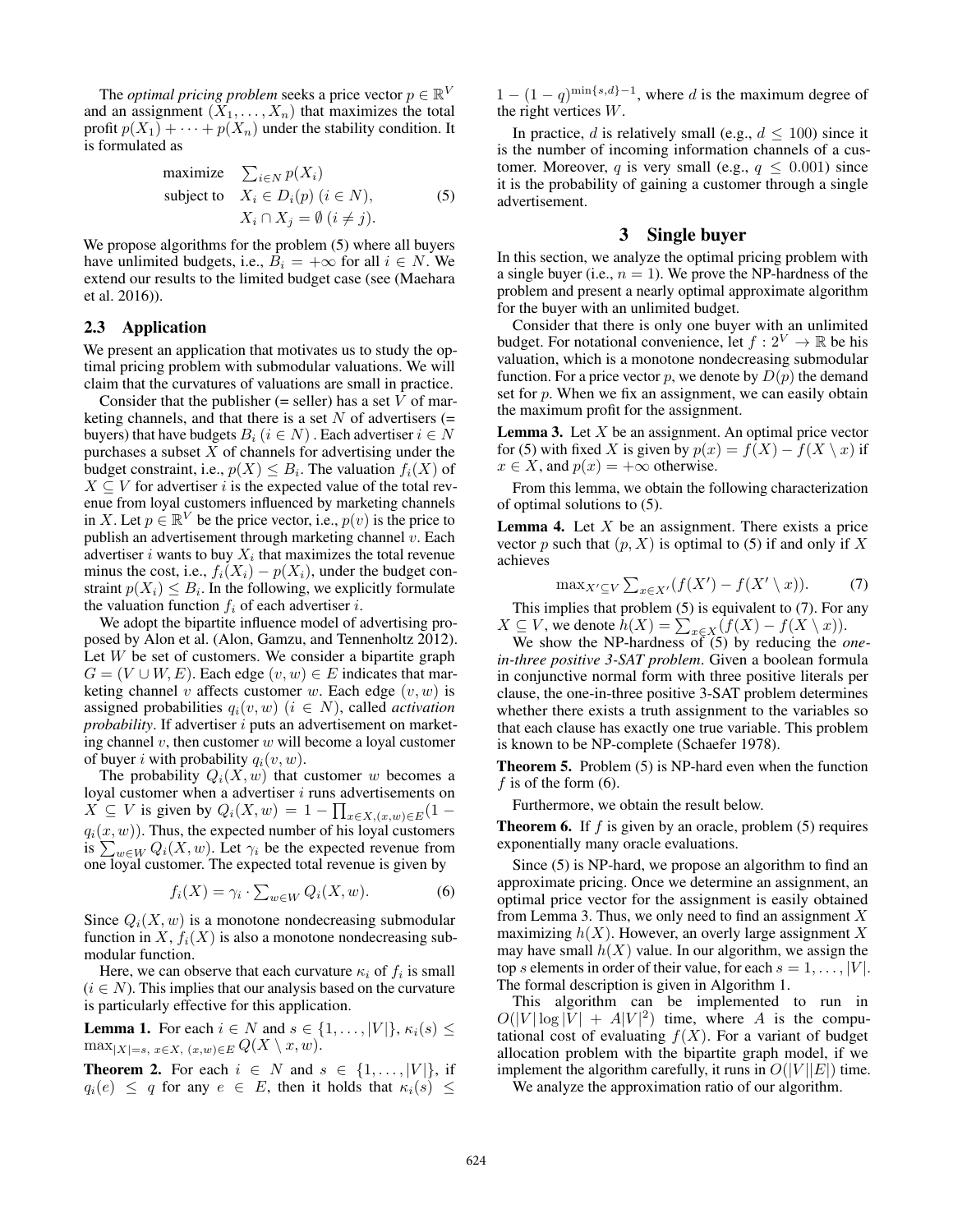#### Algorithm 1 Pricing algorithm for a single buyer.

For  $s = 1, 2, ..., |V|$ Let  $X<sup>s</sup>$  be the largest s elements of  $f(x)$ Price  $p^{s}(x) = f(X^{s}) - f(X^{s} \setminus x)$   $(x \in X^{s})$  and  $p^{s}(y) = +\infty$   $(y \in V \setminus X^{s})$ **Return** p and X that attains maximum of  $p^{s}(X^{s})$ 

**Theorem 7.** Let  $(p^*, X^*)$  be an optimal solution to (5), and let  $(p, X)$  be the output of Algorithm 1. Then, it holds that  $X \in D(p)$  and  $(1 - \kappa(|X^*|))p^*(X^*) \leq p(X)$ .

**Remark 8.** Selling all items (i.e.,  $s = |V|$ ) is not always optimal, even when the function  $f$  is of the form (6). To demonstrate this, let us consider the instance of the application in Section  $(2.3)$  where there are two channels  $u, v$  and one user w with  $\gamma = 1$ . The activation probabilities from u and v to w are 0.9. When we use the both channels, the activation probability is  $1 - (1 - 0.9)^2 = 0.99$ . Thus  $f(u) = f(v) = 0.9$ and  $f(u, v) = 0.99$ . The optimal pricing sells only a single channel  $X^* = \{u\}$  at price  $p^*(u) = 0.9$ , and  $p^*(X^*) = 0.9$ . On the other hand, to sell all items  $X' = \{u, v\}$ , the price should be  $p'(u) = p'(v) = 0.99 - 0.9 = 0.09$ , and hence  $p'(X') = 0.18$  $p'(X') = 0.18.$ <br>We also rema

We also remark that this example shows the difference between our problem and related problems, namely, the problem of finding Walrasian equilibrium and the winner determination problem. There are two Walrasian equilibria  $(p', X')$  and  $(p'', X')$  where  $p''(u) = p''(v) = 0$ . Thus  $(p', X')$  achieves  $(p'', \dot{X}')$  where  $p''(u) = p''(v) = 0$ . Thus  $(p', \dot{X}')$  achieves<br>the maximum profit  $p'(X') = 0$  18 among Waltasian equilibthe maximum profit  $p'(X') = 0.18$  among Walrasian eqiulib-<br>ria whereas the optimal value for our problem is 0.9. When ria whereas the optimal value for our problem is 0.9. When we regard this example as an instance of the winner determination problem, the optimal solution is  $X'$  and its valuation of the *buyer* is 0.99. However, the optimal solution for our problem sells only  $X^*$ , and the profit of the seller is 0.9.

We also show that if the curvature of  $f$  is small, then the optimal values of (5) and the one without the stability condition is almost the same; see the full version (Maehara, Yabe, and Kawarabayashi 2015).

## 4 Multiple buyers

In this section, we deal with the general optimal pricing problem (5) that admits more than one buyer. Recall that if  $n = 1$ , then for any assignment X, there always exists a price vector p satisfying  $X \in D(p)$  (see Lemma 3). However, in general, there may not exist a price vector  $p$  such that  $X_i \in D_i(p)$  for some assignment  $(X_1, \ldots, X_n)$ . Moreover, it is difficult to determine whether or not such a price vector exists for a given assignment.

We first approach the coNP-hardness of deciding the existence of a stable price vector for a given assignment by reducing the *exact cover by 3-sets problem (X3C)*, which is NP-complete (Garey and Johnson 1979). In this problem, we are given a set E with  $|E| = 3l$  and a collection  $C = \{C_1, \ldots, C_m\}$  of 3-element subsets of E. The task is to decide whether or not  $C$  contains an exact cover for  $E$ , i.e., a subcollection  $C' \subseteq C$  such that every element of E occurs in exactly one member of  $C'$ .

## Algorithm 2 Pricing algorithm for multiple buyers

**For**  $s = 1, 2, ..., |V|$ Let  $X^s$  be s largest elements of  $\max_{i \in N} f_i(x)$ Price  $p^{s}(x) = \max_{i \in N} (f_i(X^s) - f_i(X^s \setminus x))$   $(x \in X^s)$ and  $p^{s}(y) = +\infty$   $(y \in V \setminus X^{s})$ Let  $(X_3^s, \ldots, X_n^s)$  be a partition of  $X^s$  such that  $(x) = f_s(X^s) - f_s(X^s \setminus x)$   $(\forall x \in X^s)$  $p^{s}(x) = f_i(X^s) - f_i(X^s \setminus x)$  (∀ $x \in X^s$ )  $\sum_{i\in N} p^s(X_i^s)$ **Return** p and  $(X_1, \ldots, X_n)$  that attains maximum of

Theorem 9. It is coNP-hard to determine, for a given assignment  $(X_1, \ldots, X_n)$ , the existence of price vector p such that  $X_i \in D_i(p)$  for all  $i \in N$ .

We also show that, given a price vector  $p$ , it is NP-hard to decide the existence of an assignment  $X = (X_1, \ldots, X_n)$ such that  $(p, X)$  is stable (see the full version (Maehara et al. 2016)).

By above results, it is difficult to find a stable pair  $(p, X)$ for given  $p$  (or  $X$ ). Therefore in order to obtain efficiently an approximate solution, we take a natural approach that we slightly relax the stability condition.

For any positive number  $\alpha \leq 1$  and each buyer i, we define the  $\alpha$ -demand set of buyer i as  $D_t^{\alpha}(p)$  =  $\{X \subset V | f_t(X) = n(X) > \alpha f_t(Y) = n(Y) \quad \forall Y \subset V\}$  $\{X \subseteq V \mid f_i(X) - p(X) \geq \alpha f_i(Y) - p(Y), \ \forall Y \subseteq V\}.$ For a price vector p and an assignment  $\mathbf{X} = (X_1, \ldots, X_n)$ , we say that  $(p, \mathbf{X})$  is  $\alpha$ -stable if  $X_i \in D_i^{\alpha}$  for all  $i \in N$ .<br>We propose a pricing algorithm in Algorithm 2. The a

We propose a pricing algorithm in Algorithm 2. The algorithm can be implemented to run in  $O(An|V|^2 + |V| \log |V|)$ <br>time, where A is the computational cost of evaluating  $f(X)$ time, where A is the computational cost of evaluating  $f_i(X)$  $(i \in N)$ . It has the following theoretical guarantee. Here we denote  $\kappa(s) = \max \kappa_i(s)$ .

**Theorem 10.** Let  $p^*$  and  $\mathbf{X}^* = (X_1^*, \dots, X_n^*)$  be the optimal solution to (5) and let *n* and  $\mathbf{X} = (X_1, \dots, X_n)$ timal solution to (5) and let p and  $X = (X_1, \ldots, X_n)$ be the solution obtained by Algorithm 2. Then, for  $s =$  $|X_1 \cup \cdots \cup X_n|$  and  $s^* = |X_1^* \cup \cdots \cup X_n^*|$ ,  $(p, \mathbf{X})$  is  $(1 - \kappa(s))$ -<br>stable and  $(1 - \kappa(s^*))$   $\sum_{x \in \mathcal{X}} p^*(X^*)$   $\leq \sum_{x \in \mathcal{X}} p(X)$ stable and  $(1 - \kappa(s^*)) \sum_{i \in N}^{\infty} p^*(X_i^*) \leq \sum_{i \in N}^{\infty} p(X_i)$ .

# 5 Multiple collaborating buyers

In this section, we analyze the optimal pricing problem with *collaborating buyers*, i.e., the case where buyers cooperate to maximize the total utilities. This occurs when buyers are employed by the same organization. We present an approximation algorithm for this problem.

We first describe the model. Assume that there are buyers  $N = \{1, \ldots, n\}$ , whose valuation functions are given by  $f_1, \ldots, f_n$ . Let  $(X_1, \ldots, X_n)$  be an assignment. Since the goal of buyers is to maximize the sum of their utilities, the stability condition is written as  $\sum_{i \in N} (f_i(X_i) - p(X_i)) \ge$ <br>  $\sum (f_i(Y_i) - p(Y_i))$  for any assignment  $(Y_i - Y_i)$  $\sum_{i \in N} (f_i(Y_i) - p(Y_i))$  for any assignment  $(Y_1, \ldots, Y_n)$ .<br>Because only the total amount of the utilities matters

Because only the total amount of the utilities matters, the publisher only needs to find a set  $X$  and a price vector  $p$  that satisfies the above stability condition for some partition of X. Thus, in the following, we assume that there exists one buyer who represents the set of original buyers. Let  $f: 2^V \to \mathbb{R}$ be an aggregated valuation function defined by  $f(X) =$  $\max_{(X_1,...,X_n)}$ : partition of  $X \sum_{i \in N} f_i(X_i)$  for  $X \subseteq V$ . Note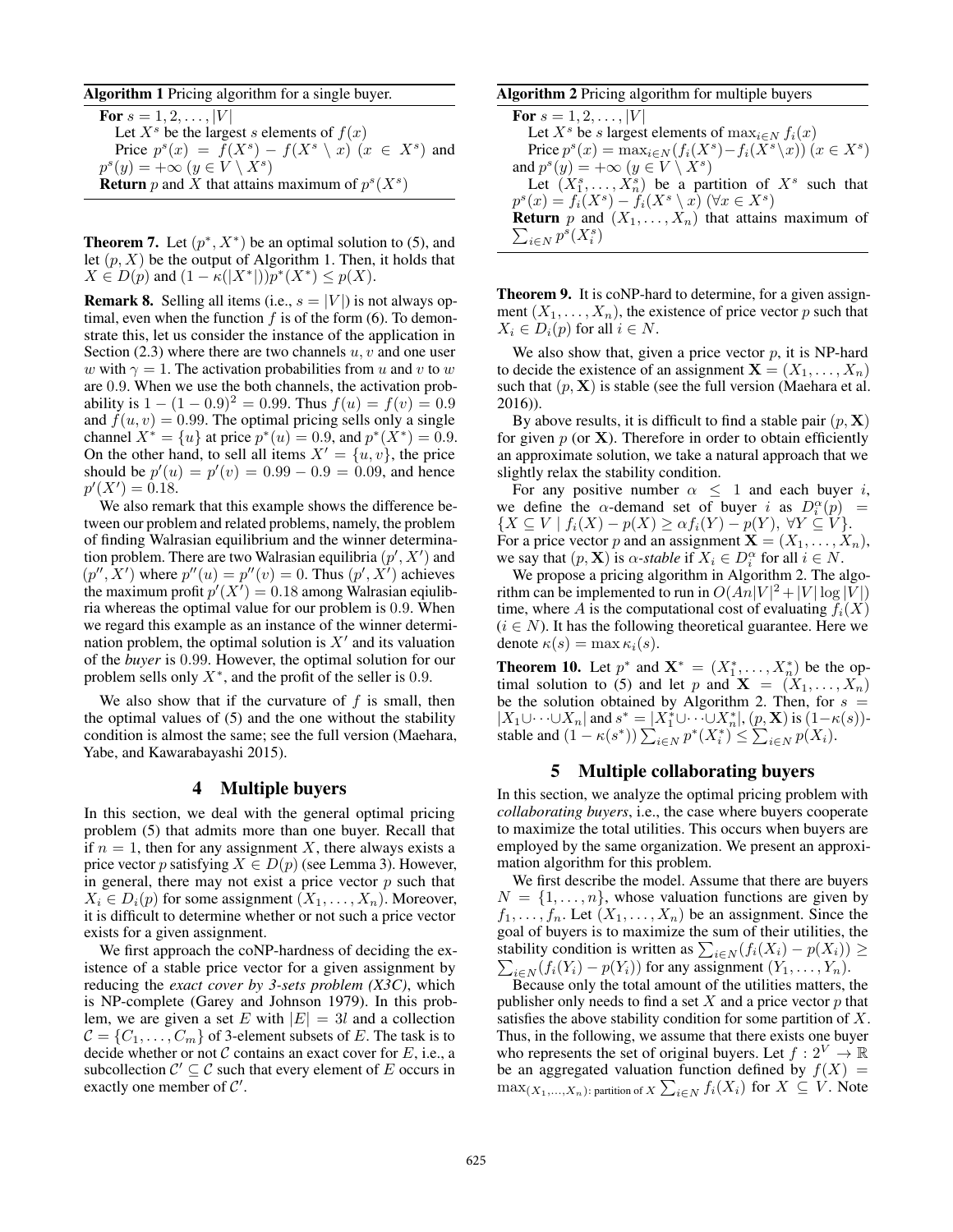#### Algorithm 3 Pricing algorithm for collaborating buyers

| <b>For</b> $s = 1, 2, ,  V $                                                                        |
|-----------------------------------------------------------------------------------------------------|
| Let $X^s$ be s largest elements of $f(x)$ (= max <sub>i</sub> $f_i(x)$ )                            |
| Price $p^{s}(x) = \min_{i \in N} \frac{f_i(X^s) - f_i(X^s \setminus x)}{f_i(x)} f(x)$ $(x \in X^s)$ |
| and $p(y) = +\infty$ $(y \in V \setminus X^s)$                                                      |
| <b>Return</b> p and X that attains maximum of $p^{s}(X^{s})$                                        |
|                                                                                                     |

that  $f(X)$  is monotone nondecreasing but not necessarily submodular (See the full version (Maehara et al. 2016)).

By using the aggregated valuation function, the stability condition is equivalent to the condition that  $f(X) - p(X) \ge$  $f(Y) - p(Y)$  for all  $Y \subseteq V$ . Thus, the demand set is defined as (4), and the optimal pricing problem for collaborating buyers is formulated as

maximize  $p(X)$  subject to  $X \in D(p)$ . (8)

Although the aggregated valuation function is not necessarily submodular, problem (8) has a similar formulation to (5) with a single buyer. We obtain a similar result to Lemma 3.

**Lemma 11.** Let  $X$  be an assignment. An optimal price vector for (8) with fixed X is given by  $p(x) = \min_{Y \subset X : x \in Y} (f(Y \cup$  $(x) - f(Y)$  if  $x \in X$ , and  $p(x) = +\infty$  otherwise.

From this lemma, we see that problem (8) is equivalent to the problem of finding  $\dot{X} \subseteq V$  maximizing  $\sum_{x \in X} \min_{Y \subseteq X: x \in Y} (f(Y) - f(Y \setminus x))$ . Thus, we can apply the same principles as the ones of Algorithm 1. In fact, setting the same principles as the ones of Algorithm 1. In fact, setting prices  $p^{s}(x) = \min_{Y \subseteq X^{s}: x \in Y} (f(Y) - f(Y \setminus x))$  implies a similar result. However, computing  $f(X)$  is intractable (this problem is called submodular welfare problem) and hence it is hard to evaluate the value min $_{Y \subseteq X: x \in Y}(f(Y) - f(Y \setminus x)).$ Thus, we need a further modification.

Our algorithm, summarized in Algorithm 3, finds an approximate solution to (8) in  $O(An|V|^2 + |V|\log|V|)$  time,<br>where A is the computational cost of evaluating  $f(x)$ where A is the computational cost of evaluating  $f_i(X)$  $(i \in N)$ . We analyze the approximation ratio of our algorithm. Let  $\kappa_1, \ldots, \kappa_n$  be curvatures of  $f_1, \ldots, f_n$  and  $\kappa(s) = \max_j \kappa_j(s)$  for  $s = 1, \ldots, |V|$ .

**Theorem 12.** Let  $(p^*, X^*)$  be an optimal solution to (8), and let  $(p, X)$  be the output of Algorithm 3. It then holds that  $X \in D(p)$  and  $(1 - \kappa(|X^*|))p^*(X^*) \leq p(X)$ .

To prove this theorem, we show the following two lemmas.

**Lemma 13.** For a set X and  $x \in X$ , it holds that  $f(X)$  –  $f(X \setminus x) \leq f(x)$ .

**Lemma 14.** For a set X and  $x \in X$ , it holds that  $f(X) - f(X \setminus x) \ge \min_{i \in N} \frac{f_i(X) - f_i(X \setminus x)}{f_i(x)} f(x) \ge (1 \kappa(|X|)$ f(x).

#### 6 Experiments

In this section, we present experimental results on our pricing algorithms for a variant of budget allocation problem, which are described in Section 2.3. All experiments were conducted on an Intel Xeon E5-2690 2.90GHz CPU (32 cores) with

| Table 1: Ranking by #plays. |                                                  |          |     |  |  |  |  |
|-----------------------------|--------------------------------------------------|----------|-----|--|--|--|--|
|                             | rank artist – music                              | #play UU |     |  |  |  |  |
|                             | The Postal Service – Such Great Heights 3992 321 |          |     |  |  |  |  |
| 2                           | Boy Division – Love Will Tear Us Apart 3663 318  |          |     |  |  |  |  |
| 3                           | Radiohead – Karma Police                         | 3534 346 |     |  |  |  |  |
| 4                           | Muse - Supermassive Black Hole                   | 3483 263 |     |  |  |  |  |
| 5.                          | Death Cab For Cutie - Soul Meets Body 3479 233   |          |     |  |  |  |  |
| 6                           | The Knife – Heartbeats                           | 3156 177 |     |  |  |  |  |
| 7                           | Muse – Starlight                                 | 3060 260 |     |  |  |  |  |
| 8                           | Arcade Fire – Rebellion (Lies)                   | 3048 292 |     |  |  |  |  |
| 9                           | Britney Spears - Gimme More                      | 3004 59  |     |  |  |  |  |
|                             | The Killers – When You Were Young                | 2998     | 235 |  |  |  |  |

Table 2: Ranking by prices.

|                             |    | rank original artist - music                  | price |
|-----------------------------|----|-----------------------------------------------|-------|
|                             |    | The Postal Service – Such Great Heights       | 3.330 |
| $\mathcal{D}_{\mathcal{L}}$ | 8  | Arcade Fire – Rebellion (Lies)                | 2.101 |
| 3                           | 4  | Muse – Supermassive Black Hole                | 2.029 |
| 4                           | 11 | $Interpol-Evil$                               | 2.026 |
| 5                           | 3  | Radiohead - Karma Police                      | 2.003 |
| 6                           | 6  | The Knife – Heartbeats                        | 1.992 |
| 7                           | 12 | Kanye West - Love Lockdown                    | 1.893 |
| 8                           | 17 | Arcade Fire – Neighborhood #1 (Tunnels) 1.868 |       |
| 9                           | 23 | Kanye West – Heartless                        | 1.788 |
|                             | 24 | Radiohead – Nude                              | 1.770 |

256GB memory running Ubuntu 12.04. All codes were implemented in Python 2.7.3.

We performed the following five experiments: For the single advertiser case, (1) we computed prices of each channel for a realistic dataset; (2) we compared the proposed algorithm with other baseline algorithms; (3) we evaluated the scalability of the proposed algorithm; and (4) we observed the relationship between the activation probabilities and the number of allocated channels. For the multiple advertisers case and the multiple collaborating advertisers case, (5) we observed the relationship between the obtained profit and the number of advertisers.

For these experiments, we used two random synthetic networks (Uniform, PowerLaw) and three networks constructed from real-world datasets (Last.fm, MovieLens, BookCrossing). Throughout the experiments, we assume that the expected revenue from one loyal customer is 1, i.e.,  $\gamma_i = 1$ . Due to the space constraint, the description of the datasets is given in the full version (Maehara et al. 2016).

(1) Typical result First, we ran Algorithm 1 to Last.fm dataset to compute prices for the musics played in Last.fm. Top 10 frequently played musics and top 10 high price musics are displayed in Table 1 and Table 2, respectively. We can observe that some musics with a large number of plays (or unique users) are not assigned high prices. This occurs because of the stability condition.

 $(2)$  Comparison with other pricing algorithms Next, we compared Algorithm 1 with the following four baseline algorithms:

**Selling all items.** Assign  $X = V$  and price  $p(v) = f(V)$  –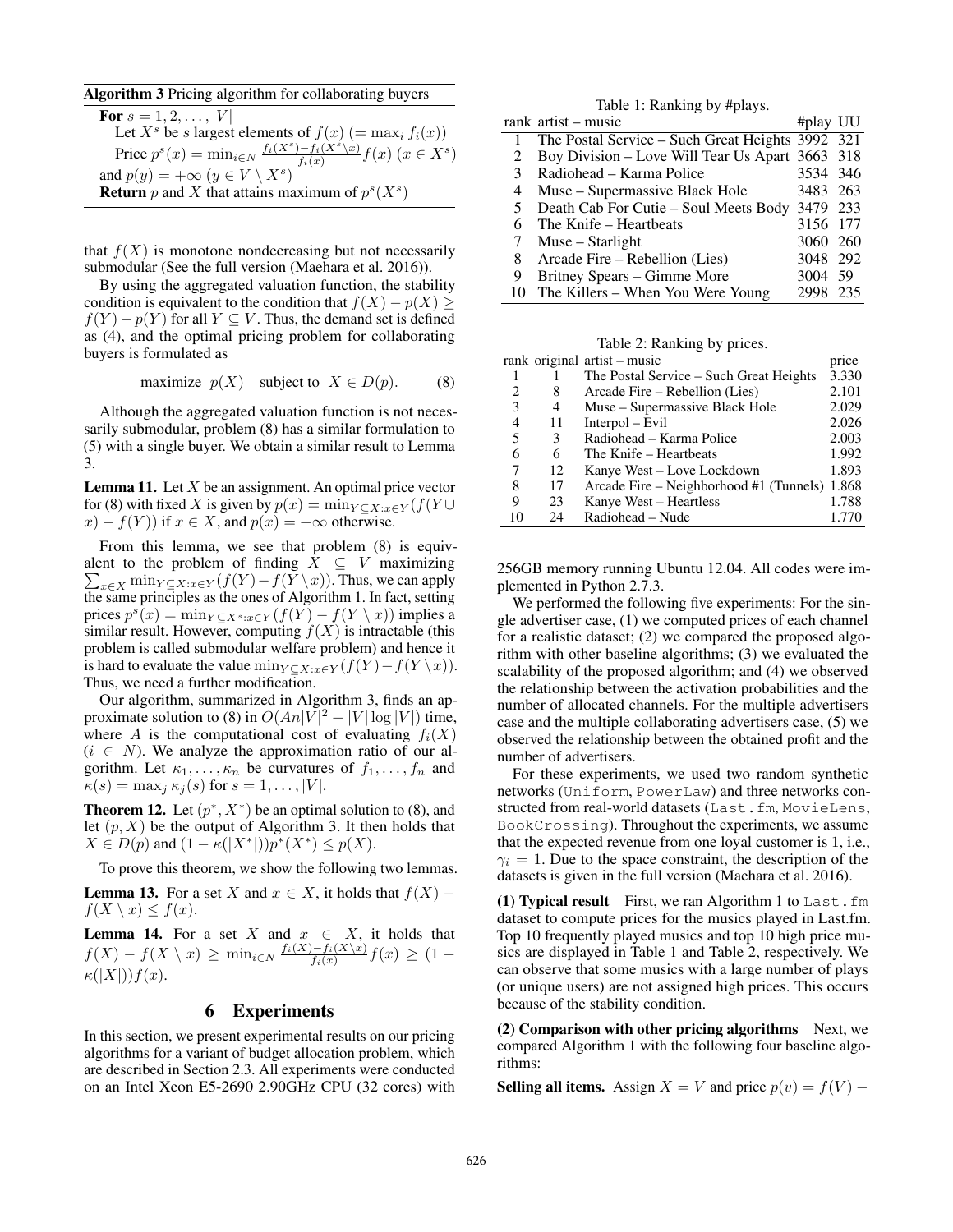Table 3: Comparison of pricing algorithms on several datasets. Each value is the ratio of the profit obtained by the algorithm and the proposed algorithm.

|              | Proposed | SellAll | Random | Scaled | Ascend |
|--------------|----------|---------|--------|--------|--------|
| Uniform      | 1.00     | 0.89    | 0.55   | 0.98   | 0.96   |
| PowerLaw     | 1.00     | 0.89    | 0.65   | 0.98   | 0.51   |
| Last.fm      | 1.00     | 0.71    | 0.46   | 0.99   | 0.78   |
| MovieLens    | 1.00     | 0.58    | 0.48   | 0.96   | 0.67   |
| BookCrossing | 1.00     | 1.00    | 0.39   | 0.78   | 0.43   |

 $f(V \setminus v)$  for each  $v \in V$ . This algorithm gives a stable assignment.

- **Random pricing.** Price  $p(v) \in [0, f(v)]$  uniformly at random for each  $v \in V$  and find an assignment X by the greedy algorithm.
- **Scaled pricing.** Price  $p(v) = \alpha f(v)$  for each v and find an assignment X by the greedy algorithm.  $\alpha$  is chosen optimally from  $\{0.1,\ldots,1.0\}$ .
- **Ascending pricing.** Start from  $X = V$  and  $p(v) =$ 0 ( $v \in V$ ), repeat the following process: Price  $p(v) =$  $\min_{X: x \in X} (f(X) - f(X \setminus x))$  for each  $v \in X$ , remove  $\tilde{x}$  that attains the minimum from X, and then price  $p(\tilde{x})=+\infty$ . This algorithm is motivated by the ascending auction (Krishna 2009).

We remark that there are no existing algorithms that are directly applicable to the optimal pricing problem with submodular valuations (see also Section 1.3).

We used all the networks described above; we set  $|V| =$ 100,  $|W| = 10000$ ,  $d = 10$  and  $q_{\text{max}} = 0.3$  for Uniform and PowerLaw. The result is summarized in Table 3. The proposed algorithm outperforms all compared algorithms for all datasets

(3) Scalability We evaluated the scalability of the proposed algorithm. We used Uniform with  $|V| \in$  $\{16, 32, \ldots, 1024\}, |W| \in \{100, 1000, 10000, 100000\},\$  $d = 10$ , and  $q_{\text{max}} = 0.3$ . We also conducted the same experiment on PowerLaw but we omit it since it yields very similar results.

The result is shown in Figure 1. The elapsed times were (roughly) proportional to both |V| and |W|. This is consistent with our analysis that the proposed algorithm runs in  $O(|V||E|)$  time, and the number of edges is proportional to  $|W|$  for these networks. Therefore, the proposed algorithm scales to moderately large networks.

(4) Number of allocated channels and activation probabilities We observe the relationship between activation probability and the obtained allocation. We used Uniform and PowerLaw with the parameters  $|V| = 100$ ,  $|W| =$ 10000, and  $d = 10$ . We controlled the maximum activation probability  $q_{\text{max}} \in \{0.05, 0.10, \ldots, 0.95\}$  and observe the number of assigned marketing channels.

The result is shown in Figure 2. For both networks, when  $q<sub>max</sub>$  was small the proposed algorithm assigned all channels, and when  $q_{\text{max}}$  was large it assigned a few channels. The number of assigned channels decreased much faster in PowerLaw than in Uniform, since there were highly correlated marketing channels in PowerLaw.





Figure 1: Scalability of the proposed algorithm.

Figure 2: The number of assigned channels versus edge probability.



Figure 3: Profit versus the number of non-collaborating or collaborating advertisers.

(5) Profit and the number of advertisers Next, we conducted experiments on the multiple advertisers case and the multiple collaborating advertisers case. Here we observe the relationship between the profit and the number of advertisers in these settings. For these experiments, we modified Uniform and PowerLaw to assign multiple probabilities  $q_1(e), \ldots, q_n(e)$  for each edge, each of which follows the uniform distribution on  $[0, q_{max}]$ .

The result is shown in Figure 3. By comparing two results obtained by the multiple (non-collaborating) advertisers case, the number of advertisers had little influence on the profit. On the other hand, by comparing the results obtained by collaborating advertisers, the profit increased when the number of advertisers increased. Moreover, the profits obtained from the collaborating advertisers consistently outperformed those obtained from non-collaborating advertisers. This means that collaboration of advertisers yields a better profit to the publisher. Note that we could not observe the difference between Uniform and PowerLaw.

# 7 Conclusion

We propose some future works. One is to develop an approximate pricing algorithm for the case that multiple buyers have limited budgets. Another one is to analyze the optimal pricing problem with multiple sellers. In this study, we assumed there is one seller; who can be regarded as a monopolist. The seller can select both the assignment and the price as long as they satisfy the stability condition. This situation is highly advantageous for the seller. Finally, in this study, we do not consider nonlinear or non-anonymous pricing. It would be interesting in future work to analyze the effect of such generalizations of pricing.

Acknowledgments This work was supported by JSPS